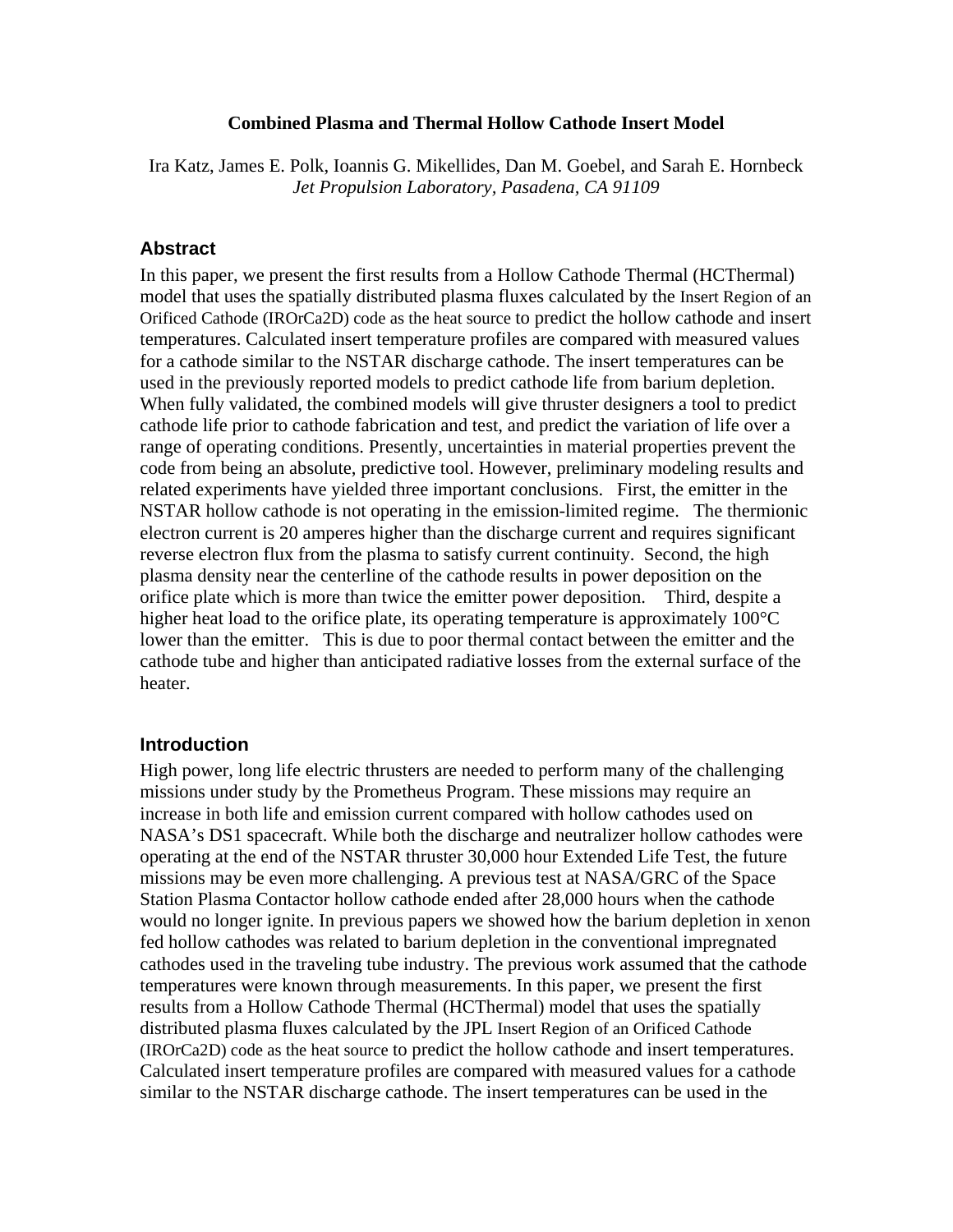previously reported models to predict cathode life from barium depletion. When fully validated, the combined models will give thruster designers a tool to predict cathode life prior to cathode fabrication and test, and predict the variation of life over a range of operating conditions.

The 2-D hollow cathode plasma model,  $IROrCa2D<sup>1</sup>$ , self-consistently solves the ion, electron, and neutral mass continuity, momentum, and energy equations. The interactions with hollow cathode insert region surfaces is through a sheath that attracts electrons from the emitter, and accelerates plasma ions to the walls. The sheath also acts as a barrier that prevents most plasma electrons from returning to the emitter. Electrons are emitted using the Richardson equation including Schottky enhancement due to sheath fields. Emitted electrons cool the cathode by the work function, incident ions heat the wall by their kinetic energy (sheath and presheath potential) plus ionization energy minus the work function, and returning electrons heat the walls by their kinetic energy and the work function. These plasma fluxes are used as source terms in the thermal model.

The thermal model is a simple 2-D model specifically designed to accurately represent the interface fluxes between various cathode components. Thermal transfer processes include bulk conduction, interface conduction, and radiation. The code is imbedded in an Excel spreadsheet, and cathode geometry is entered graphically. Steady state temperatures are calculated in under a minute. Radiation from the orifice plate and other parts of the cathode is the primary heat loss mechanisms. Results from the calculations are compared with in-situ insert temperature measurements on a hollow cathode running at NSTAR discharge parameters.

# **Background**

A hollow cathode is a device that provides amperes of electrons to ionize electrons (discharge cathode) or neutralize the thrust producing ion beam (neutralizer cathode). Both cathodes share the same design, consisting of a hollow tube capped at the end with a plate with a small orifice. The tube wall immediately upstream of the orifice plate is lined with barium impregnated sintered tungsten that serves as a low work function thermionic electron emitter. Xenon gas flows through the cathode and is partially ionized by electrons from the emitter. The ions both neutralize the spacecharge of the emitted electrons and serve to heat the impregnated tungsten emitter. Electrons, gas, and ions leave the orifice and enter the neighboring discharge chamber or ion beam expansion region.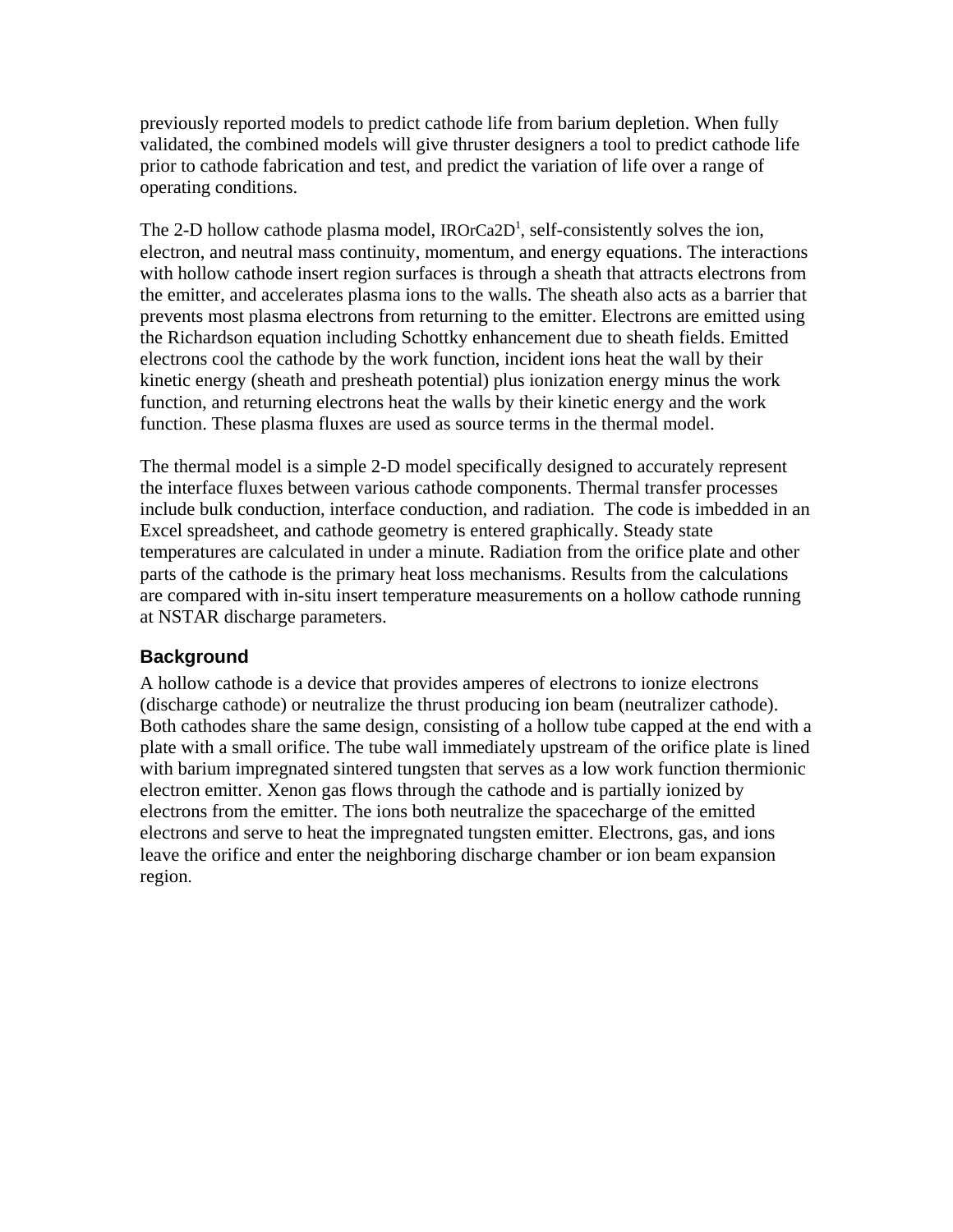

<span id="page-2-0"></span>Figure 1. Hollow cathode emitter region schematic showing the region modeled by IROrCa2D.

The 2D, time-independent **I**nsert **R**egion of an **Or**ificed **Ca**thode (IROrCa2D) codewas developed to identify those mechanisms that affect the life of the emitter. The objective was to develop a theoretical model that predicts the steady-state, two-dimensional distributions of all pertinent plasma properties, including electron and ion fluxes and the sheath potential along the emitter. The geometrical simplicity of the emitter region (see [Figure](#page-2-0) allows us to focus on accurately developing and validating the complex physics associated with the neutral and ionized gases in the presence of electron emission from the insert surface. The absence of time-dependent terms in the plasma conservation equations, and the neglect of neutral gas dynamics also simplifies the numerical approach, and reduces the computational times required to attain the steady-state solution.

# **Thermal Model**

The HCThermal (Hollow Cathode Thermal) is a 2D code in R-Z geometry, that uses the ion and electron fluxes from the plasma codes above as input to predict the temperature distribution in the cathode. A sample problem geometry modeled by the thermal code is shown in [Figure .](#page-2-1) The positive numbers identify different materials, and negative numbers are used to identify radiative boundary conditions.



<span id="page-2-1"></span>Figure 2. An input geometry for the hollow cathode thermal model. The orifice plate is located at the right of the model.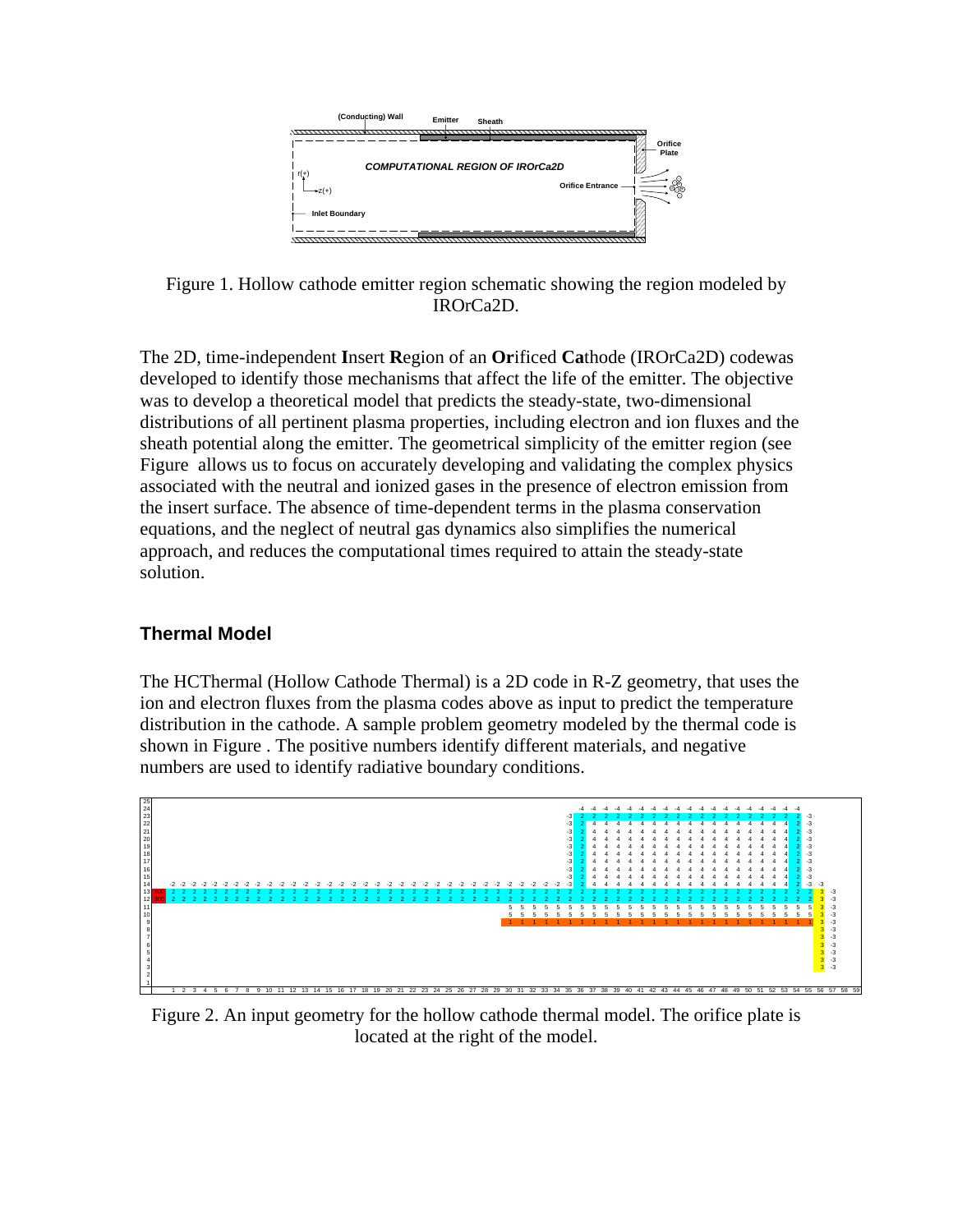The hollow cathode thermal code models heat conduction and radiation in a simple geometrical representation of a hollow cathode. The purpose of the code is to provide a rapid (calculations take less than a minute) assessment of how insert plasma thermal fluxes influence the cathode insert and orifice plate temperatures. The code includes thermal conduction, radiative heat losses, and, within the insert region, radiative heat transfer. The code is written in Visual Basic for Applications (VBA) and is run within an Excel spreadsheet.

The code employs a regular R-Z mesh with a fixed  $\Delta R$  and a fixed  $\Delta Z$ . The hollow cathode geometry is defined graphically by entering the material number, a positive integer, into the spreadsheet. The code assumes that 1 is the emitter material, 2 is the tube, and 3 is the orifice plate. The material number is associated with a value for the thermal conductivity. The upstream boundary temperature is entered into the leftmost column. Exterior surfaces that lose heat by radiation are indicated by a negative integer in the neighboring cell. Emissivities of the insert and the upstream side of the orifice plate are tied to their material numbers. The value for Tungsten emissivity was taken as 0.21. This is higher than the reported value for polished tungsten (Ref 3) and was adjusted to best fit the measurements. The code does not include the variation of emissivity with temperature. The cathode heater is treated as metal cylinder filled with a weakly conducting material. Presently, the model does not include provisions for a keeper, but a simplified keeper model is planned.

The HCThermal calculates temperatures for the cathodes in self-heating operation using plasma thermal fluxes calculated by the IROrCa2D code. These include thermionic electron emission cooling, plasma electron backflow heating, and ion kinetic and recombination heating. Emited electrons cool the emitter by the work function, approximately 2 eV per electron. Back flowing plasma electrons heat the emitter by the work function and twice the plasma electron temperature. The ion kinetic energy includes acceleration across the local sheath as well as the ion thermal energy. The thermal fluxes are input in tabular form along the axial length of the emitter and radius along the upstream surface of the orifice plate. The heat flux interior to the orifice is presently assumed to be the same magnitude as the heat flux to the upstream orifice plate surface at the entrance to the orifice.

The steady state thermal transport equation results in a Poisson's equation that is solved by the method of successive over relaxation (SOR). About 1000 iterations are required to reach a solution, taking less than minute on a notebook PC. Radiative heat transfer in the insert region is modeled as radiation in an enclosure of diffuse-gray surfaces. The radiative heat transfer is calculated by inverting the enclosure equations (Ref 4) during each SOR iteration.

# **Calculation**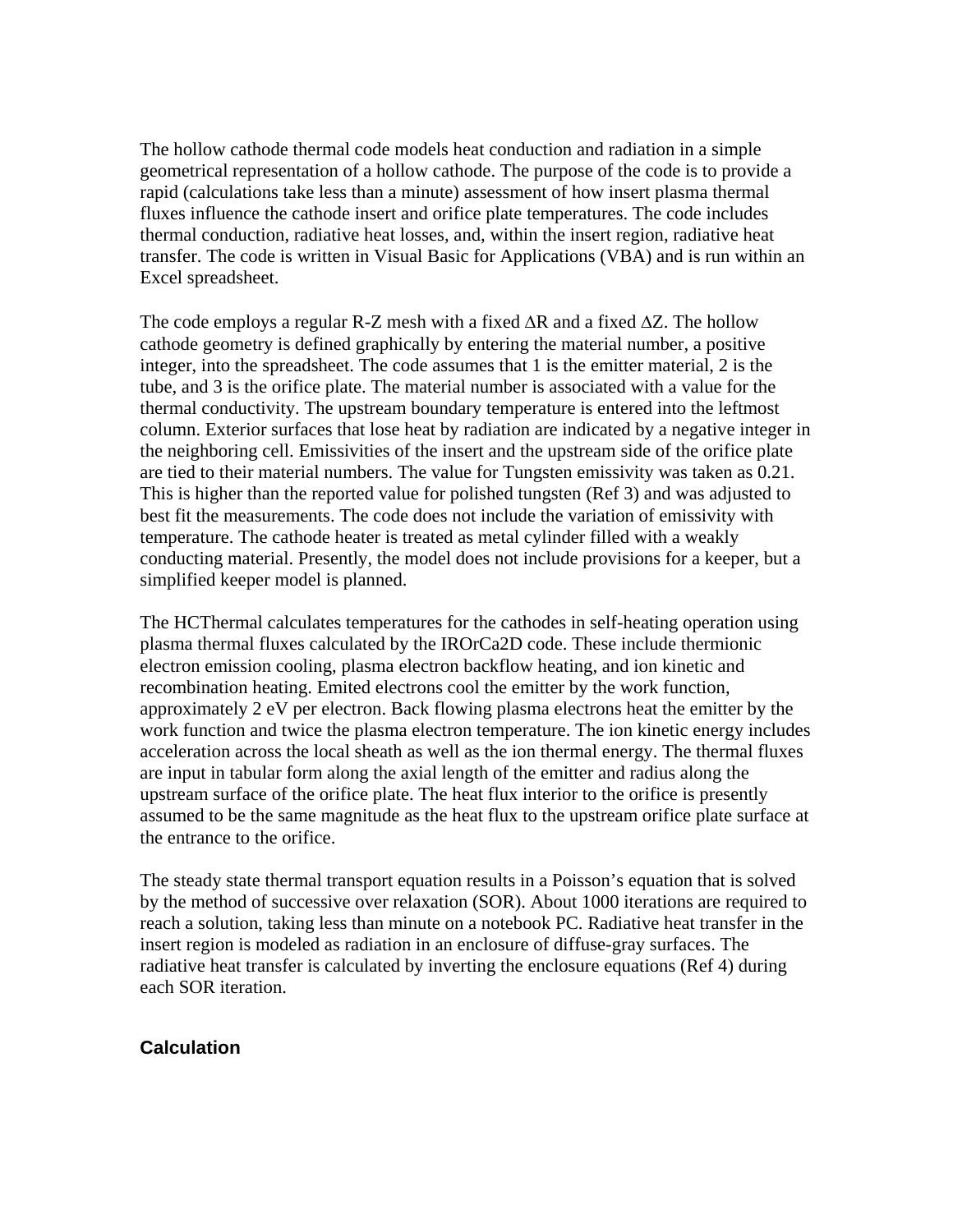A sample calculation was run using the insert plasma calculated in Ref 2 for the NSTAR nominal operating condition of 12A and 4.25 sccm. The calculated plasma density profile along the axis compared with a laboratory measurement is shown in Figure 3. Calculated plasma density and temperature contour maps are shown in Figure 4.



Figure 3. Comparison between measurement and theory (using the IROrCa2D code) for the plasma particle density along the axis of symmetry of the NSTAR cathode. Emission enhancement (with an enhancement factor b=0.5) and emission turn-off are both included in the IROrCa2D result.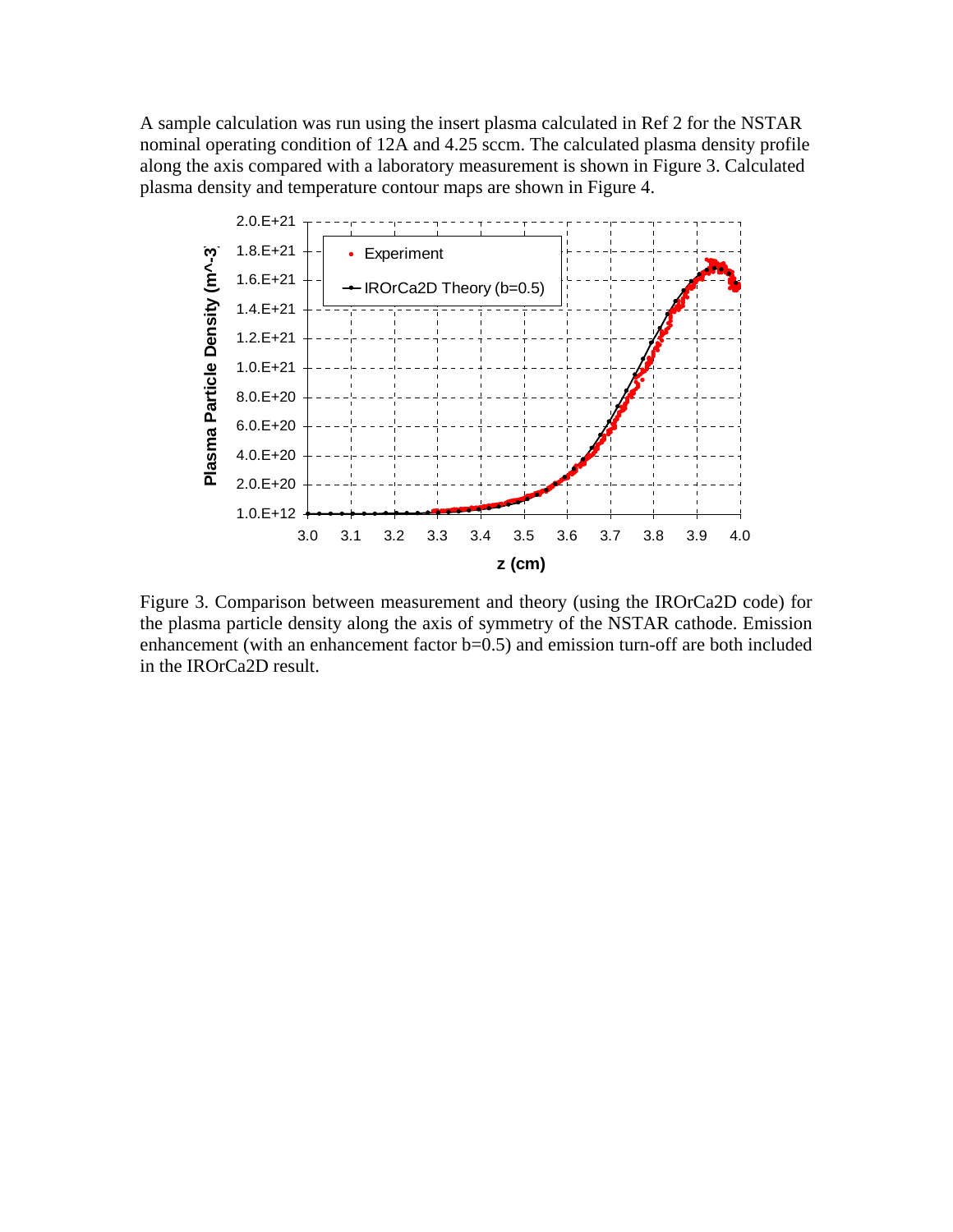

Figure 4. IROrCa2D computed profiles of the plasma particle density (top) and plasma potential (bottom)

The 12A net cathode current resulted from almost 32A electron emission from the insert countered by 20A plasma thermal electron back to the insert and the orifice plate. The back flowing electron current is modeled as the one-sided plasma electron thermal flux reduced by the local sheath potential. Only about a half ampere of the net cathode current is due to ionization of the xenon gas (see Table 1).

| <b>Emitted Electrons</b> | 31.7 A         |
|--------------------------|----------------|
| Absorbed Electrons       | 20.2 A         |
| Absorbed Ions            | 0.5 A          |
| Net Current              | $12 \text{ A}$ |

Table 1. Components of the net hollow cathode current

The calculated thermal fluxes to the insert is shown in Figures5. The net thermal power to the insert is about 13W and is the result of near cancellation of cooling by electron emission and heating from absorption of plasma thermal electrons. Ions contribute about 4W to insert heating.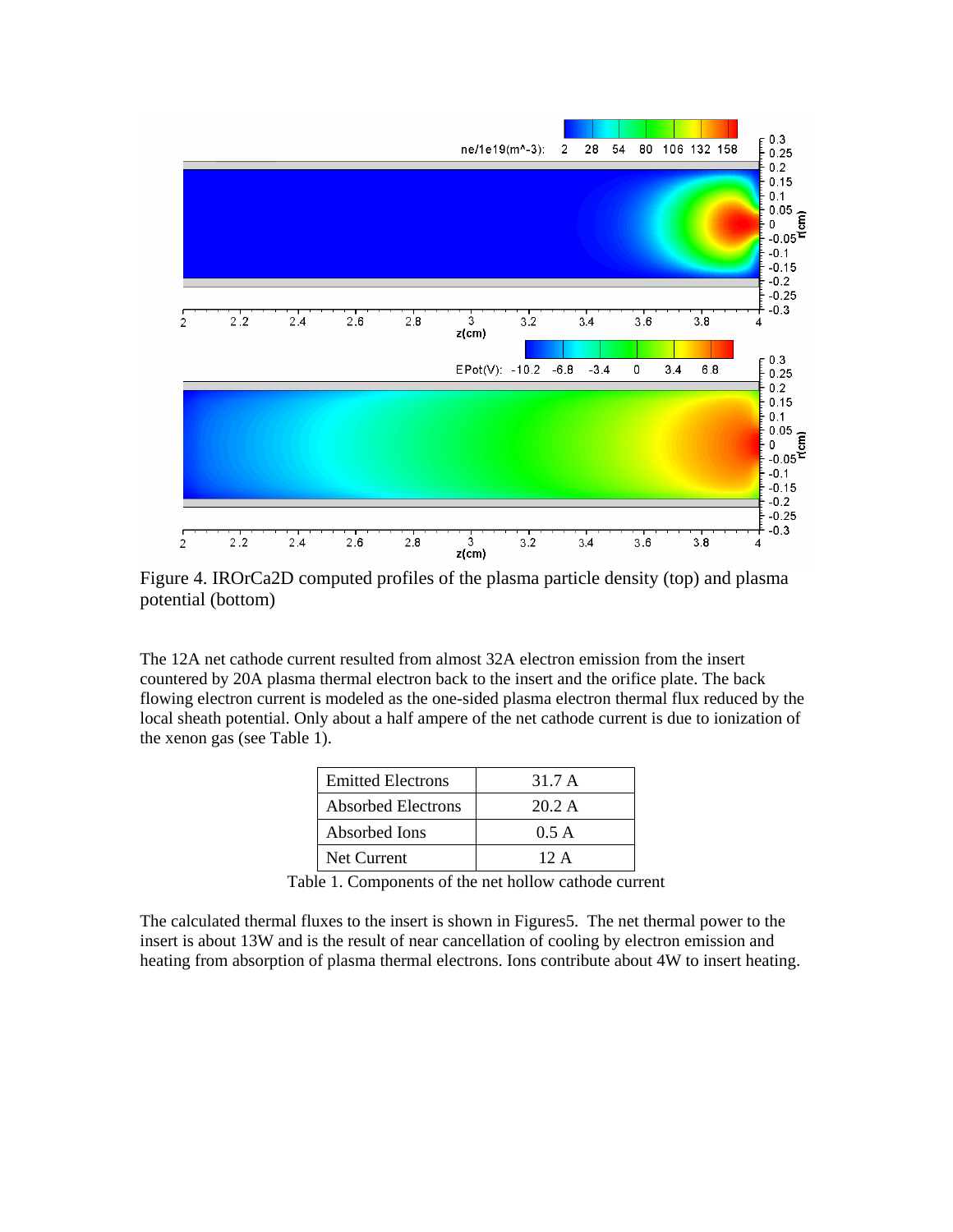

Figure5 Components of the plasma thermal flux to the insert emitter surface.

The bulk of the heating is along the orifice plate, where, due to the high work function, the emission cooling is small. The components of the thermal flux to the orifice plate are shown in Figure 6. Note that near the orifice, ion heating becomes significant. This is due to both the high plasma density and the high sheath potential in this region. The calculations use the value on the upstream surface orifice plate thermal flux at the orifice radius to approximate the value of the flux inside the orifice. The combined orifice plate upstream surface and orifice interior heating is more than twice that of the insert alone. The emitter and orifice plate heating are shown in Table 2.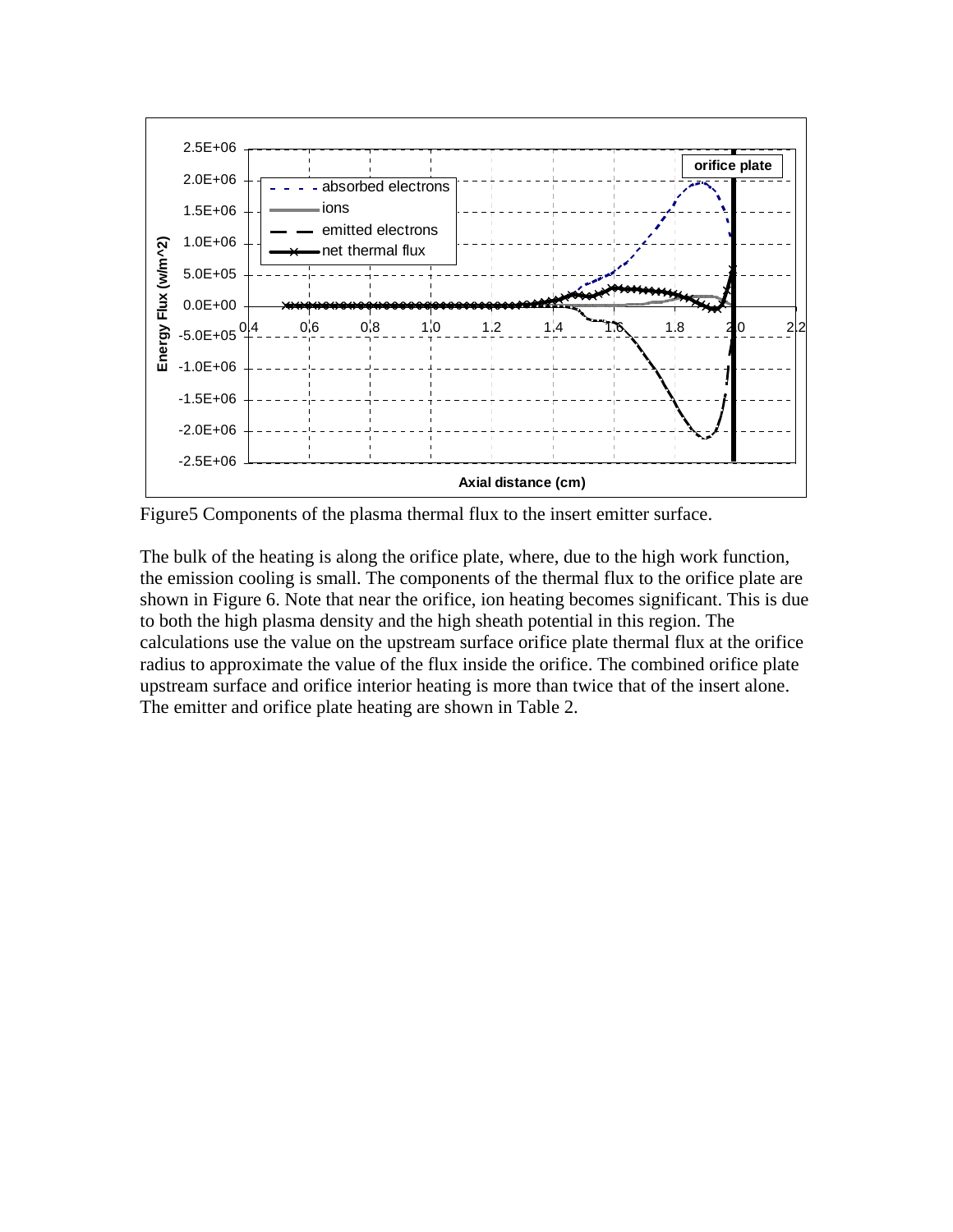

Figure 6. Components of the plasma thermal flux to the upstream surface of the orifice plate.

| <b>Insert Surface Heating</b> | 12W |
|-------------------------------|-----|
| <b>Orifice Plate Heating</b>  | 29W |

Table 2. Insert surface and orifice plate heating.

The HCThermal results depend strongly on the orifice plate emissivity. As discussed above, the value used, 0.21, slightly higher than literature values for polished tungsten.. The peak orifice plate temperature in the calculation is 1420 K. Comparison between measured thermocouple values and the code calculated values are shown in Table 3. The most significant result of the calculation is that the overall trend is temperature is in rough agreement with the measurements. Internal and external temperatures were measured on a cathode with the same geometry as the NSTAR cathode operated at the same conditions modeled with the IROrCa2D code. External temperatures measured with W-Re thermocouples on the cathode tube near the orifice plate and just upstream of the heater coil are listed in Table 3. The temperature measured at the upstream mounting flange in tests with a similar cathode is also shown in this table and was used as the upstream boundary condition for the HCThermal code.

|                 | Measured | <b>HCThermal</b> |
|-----------------|----------|------------------|
| Current         | 12.0     | 12.0             |
| TC <sub>1</sub> | 1092     | 1096             |
| TC <sub>2</sub> | 715      | 720              |
| TC <sub>3</sub> | TBD      | 634              |
|                 | 284      | 284              |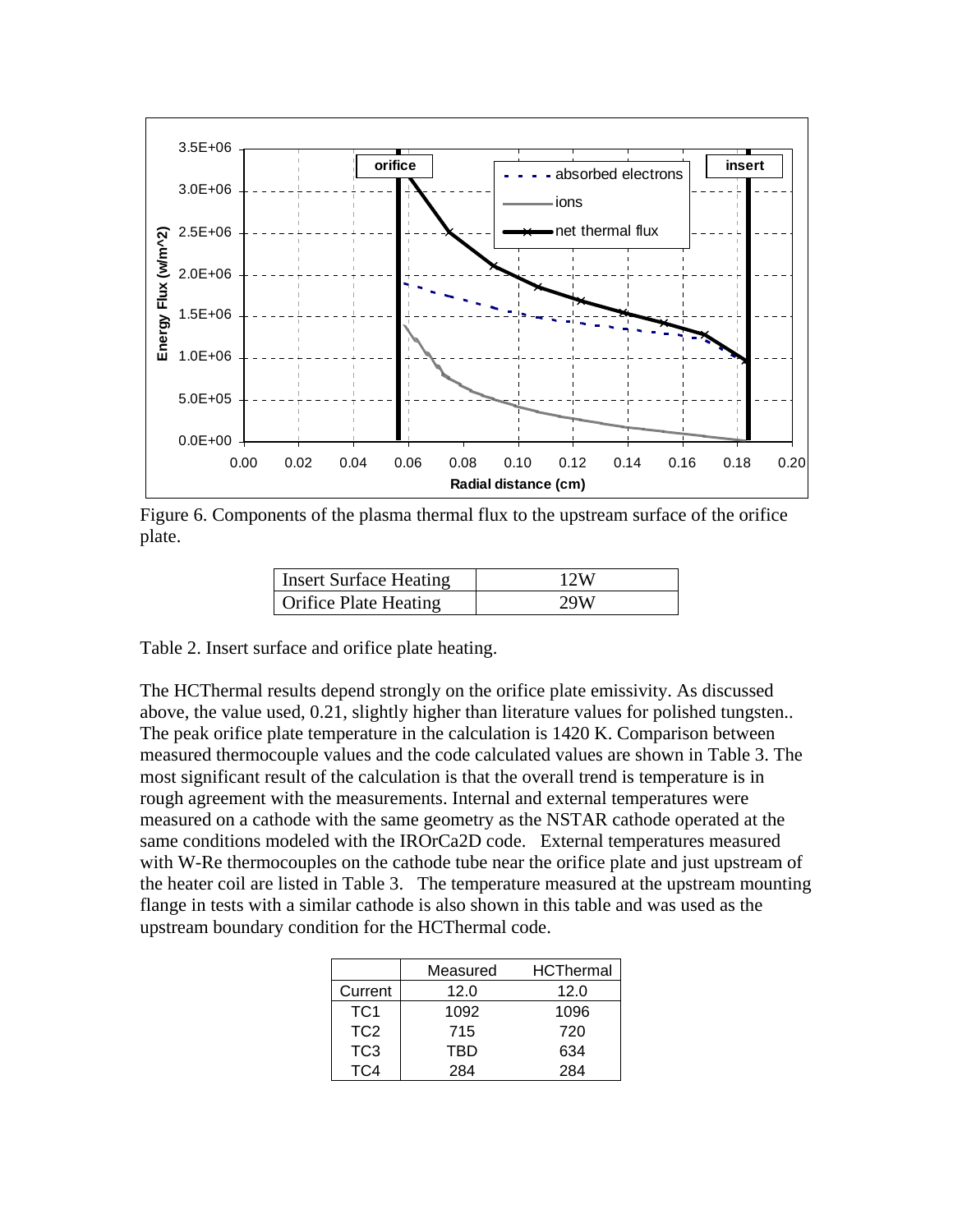Table 3. Comparison of measured thermocouple temperatures with the code results with the adjusted tungsten emissivity of 0.2.

The axial temperature distribution on the emitting surface inside the cathode was measured using a fast scanning fiber optic probe and a 2 color pyrometer system [Ref 5,6] and is displayed in Figure 7. Results from an earlier test with a different insert and slightly lower flow rate are also plotted and show similar behavior. The temperature peaks at about 1200 °C at the downstream end of the insert and drops by 200°C along the emitter. The peak insert temperature is about 100°C higher than the temperature near the orifice plate.



The calculated temperature along the insert surface is shown in Figure 8. Note that the temperature profile flattens within a few millimeters of the orifice plate. The thermal contact between the insert and the tube sets both the magnitude of the emitter. The results are for 300 W/ $^{\circ}$ C/m<sup>2</sup>.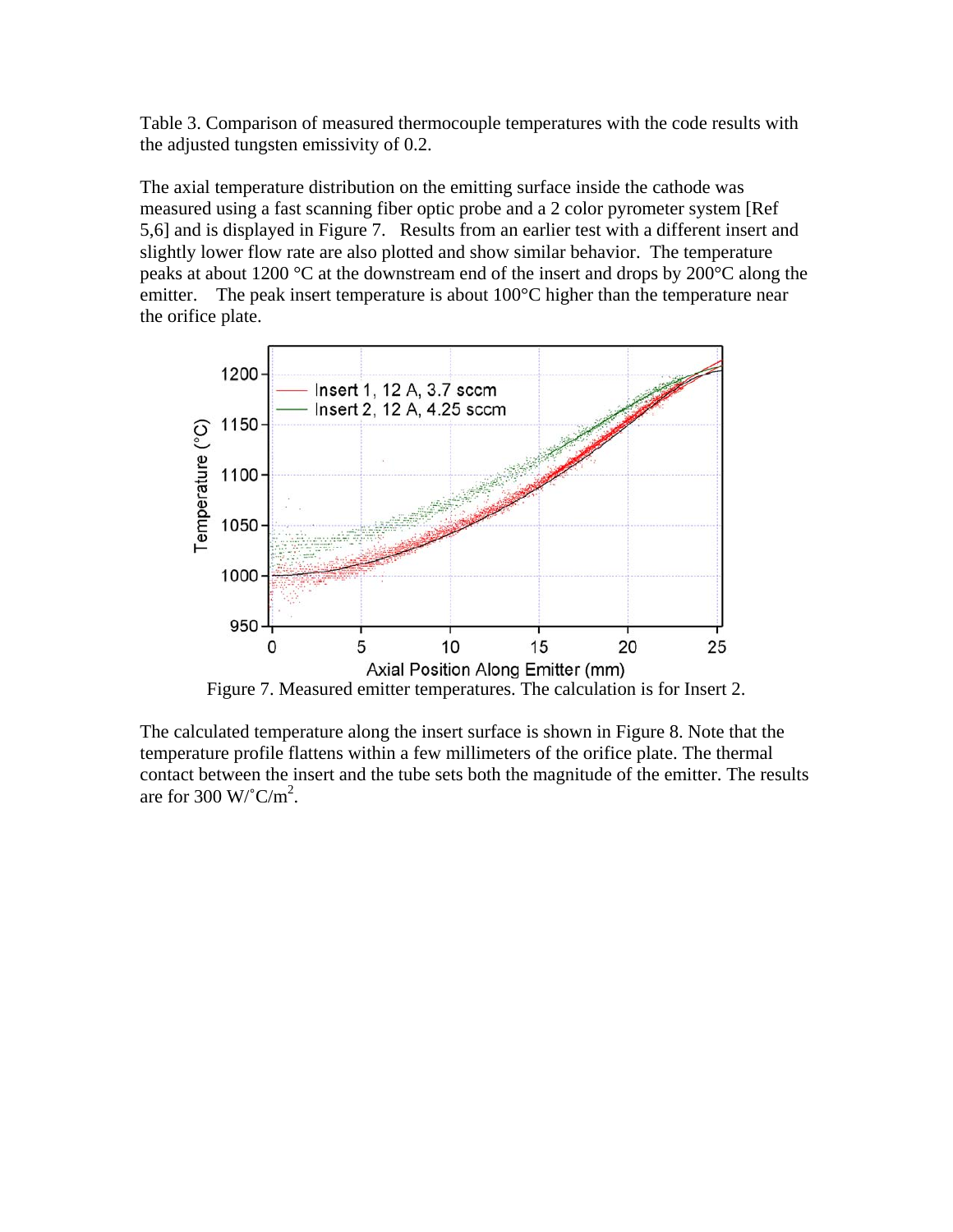

Figure 8. Calculated temperatures along the insert emitter surface.

Above we examined the relative heating of the cathode insert and orifice plate. It is also constructive to examine where the heat is lost. While the orifice plate is the hottest surface, it has a small area. The calculation shows that only about 5 W are radiated from the orifice plate. About half of the power is radiated from the heater coils, due to their very large area. About 10 W are conducted through the tube to the upstream mount.

# **Discussion**

The thermal model shows the sensitivity of hollow cathodes to the emissivity of the orifice plate and the thermal contact between the emitter and the tube. Using calculated plasma thermal fluxes, by adjusting these two parameters, the code was able to reproduce the axial variations of both insert and tube temperatures.

The combined plasma code and thermal code model provides some insight into the operation of the NSTAR discharge hollow cathode. The insert region plasma calculation, which was validated with laboratory measurement, shows that insert was not operating in an emission limited regime. The emitted current was almost three times the circuit current. Most of the emitted current was balanced by plasma electron current returning to cathode surfaces. The sheath potential adjusts to control the return electron current in order to maintain the circuit current. The exponential dependence on the sheath potential gives the hollow cathode its nearly vertical current-voltage characteristic. This result has important implications for hollow cathode life because all cathode insert failure modes are strongly dependent on the operating temperature. Conceivably, with an improved thermal design the required discharge current could be emitted at lower operating temperatures, yielding improved life, but probably at the expense of a slightly higher cathode sheath voltage. [it would be interesting to run a few cases at different temperatures to see how the heat loads and voltage change…]